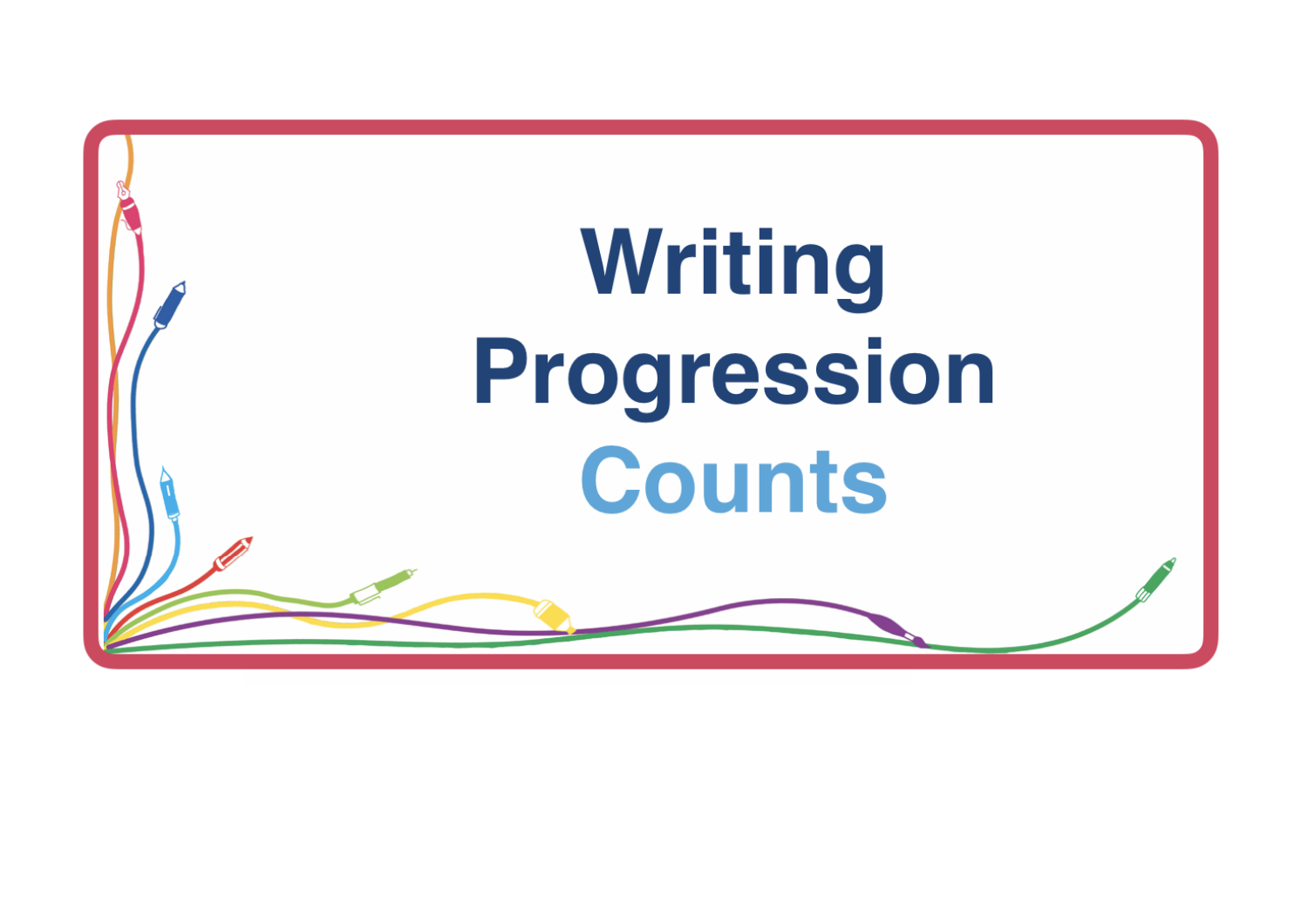# **Literacy Counts** Improving outcomes for children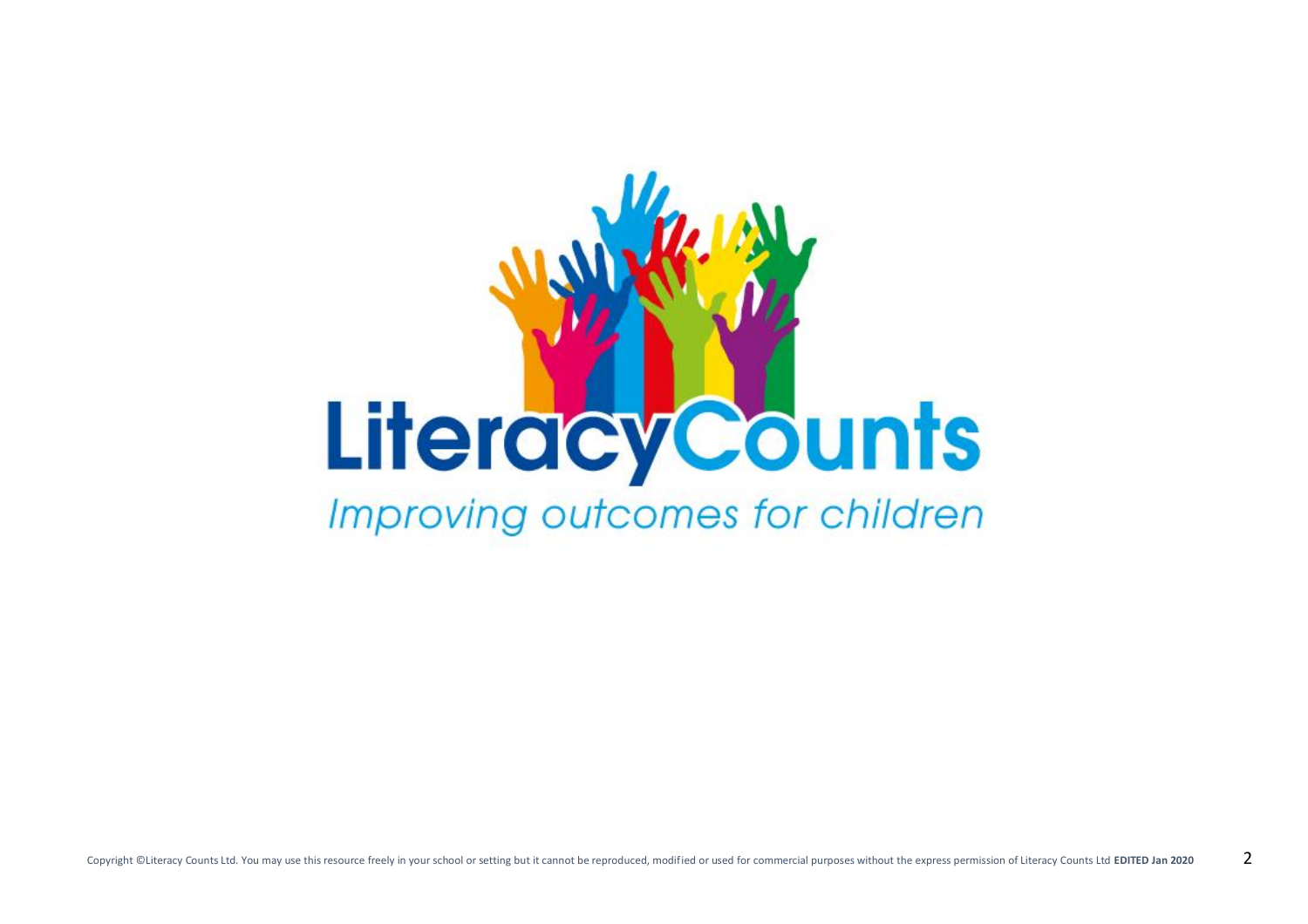#### **Contents**

| How to Use This Document         | $\overline{4}$ |  |
|----------------------------------|----------------|--|
| <b>Guiding Principles</b>        | 5              |  |
| Composition                      | 8              |  |
| <b>Grammar &amp; Punctuation</b> | $\overline{7}$ |  |
| Spelling                         | 9              |  |
| Handwriting                      | 11             |  |
| <b>Evaluate and Edit</b>         | 13             |  |
| Copyright © Literacy             |                |  |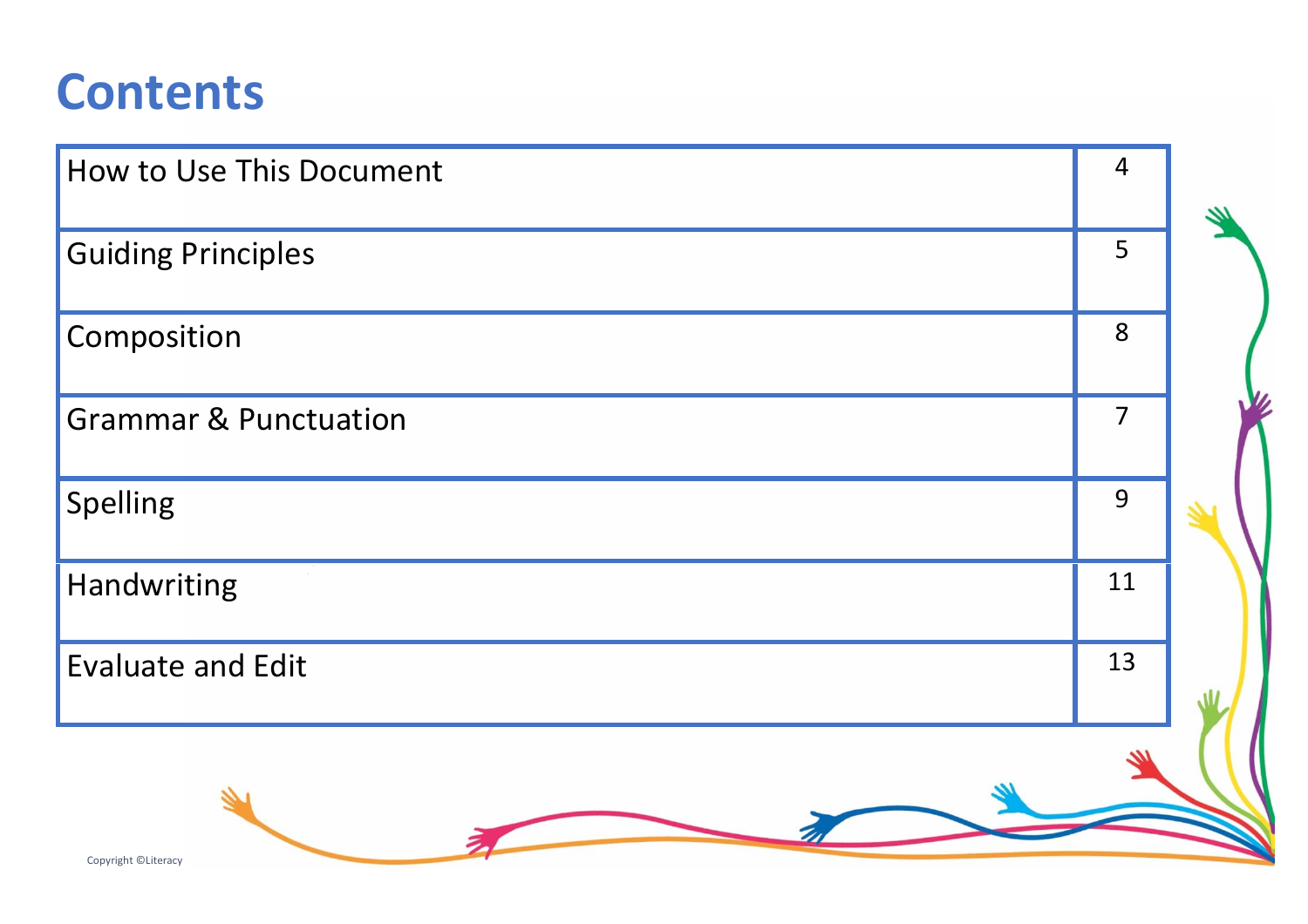#### **How To Use This Document**

This document is intended to be used alongside any existing school assessment tools. Literacy Counts has drawn upon a range of current assessment information, including statutory National Curriculum requirements and research. The document will also aid teachers in gaining a deeper understanding of progress across each of the following strands:

- Composition
- Grammar and Punctuation
- Spelling
- **Handwriting**
- Evaluating and Editing

It may also assist in identify gaps in learning and consequently inform planning as well as helping with the identification of whole school priorities for improvement.

It will help signpost schools so skills and knowledge are built upon year on year.

#### ➢ **2018 TAF statements**

✓ **Essential Elements**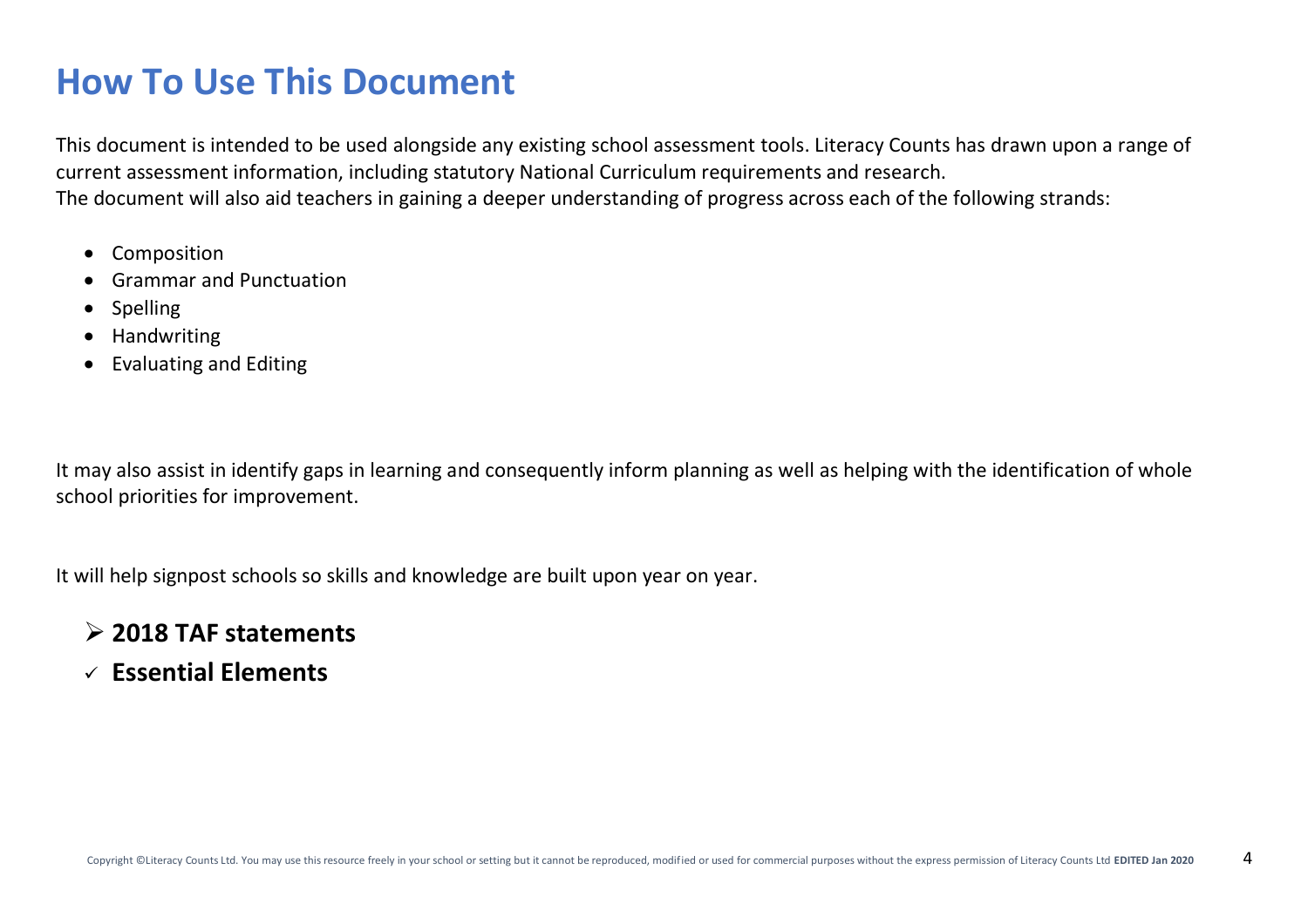#### **Progression Counts: Composition**

| <b>Year 1</b>                                                                                                                                                                                                                                                                              | <b>Year 2</b>                                                                                                                                                                                                                                                                                                                                                                                                                                                                                                                       | <b>Year 3</b>                                                                                                                                                                                                                                                                                                                                                                                                                                                                                                                                                                                                                                                                                                                                                                                                                                                                                                                                                                                                                                       |
|--------------------------------------------------------------------------------------------------------------------------------------------------------------------------------------------------------------------------------------------------------------------------------------------|-------------------------------------------------------------------------------------------------------------------------------------------------------------------------------------------------------------------------------------------------------------------------------------------------------------------------------------------------------------------------------------------------------------------------------------------------------------------------------------------------------------------------------------|-----------------------------------------------------------------------------------------------------------------------------------------------------------------------------------------------------------------------------------------------------------------------------------------------------------------------------------------------------------------------------------------------------------------------------------------------------------------------------------------------------------------------------------------------------------------------------------------------------------------------------------------------------------------------------------------------------------------------------------------------------------------------------------------------------------------------------------------------------------------------------------------------------------------------------------------------------------------------------------------------------------------------------------------------------|
| Working towards the expected standard                                                                                                                                                                                                                                                      | Working towards the expected standard                                                                                                                                                                                                                                                                                                                                                                                                                                                                                               | Working towards the expected standard                                                                                                                                                                                                                                                                                                                                                                                                                                                                                                                                                                                                                                                                                                                                                                                                                                                                                                                                                                                                               |
| Draw upon what they have read<br>Say out loud what they are going to write about<br>Compose some sentences orally before writing<br>them (with support)<br>Read some of their writing aloud                                                                                                | Plan and say out loud what they will write about<br>When planning write some ideas and key words including vocabulary<br>Encapsulate what they want to say sentence by sentence to aid<br>coherence<br>Write sentences that are sequenced to form a short narrative (real<br>⋗<br>or fictional)<br>Write poetry and write for different purposes<br>$\bullet$<br>Understand and use specific year 2 terminology (noun, statement,<br>$\bullet$<br>question, exclamation, command, suffix, adjective, past tense, present<br>tense.) | Discuss, record and orally rehearse their ideas before writing including dialogue<br>Discuss writing similar to that which they are planning to write in order to understand<br>and learn from its structure, vocabulary and grammar<br>Organise some ideas into paragraphs<br>Structure text types across a range of genres mostly correctly<br>Use present and past tense forms of verbs mostly correctly<br>✓<br>Use noun phrases expanded by the addition of a modifying adjective, nouns and<br>prepositional phrases (e.g. The rainbow coloured fish jumped out of the deep water.)<br>Use coordinate conjunctions (and, but, or, so) and subordinate conjunctions (when, if,<br>that, because) to extend sentences<br>✓<br>Expressing time, place and cause using adverbs (e.g. then, next) and prepositions<br>(e.g. before, in)<br>Draw upon material read                                                                                                                                                                                 |
| Working at the expected standard                                                                                                                                                                                                                                                           | Working at the expected standard                                                                                                                                                                                                                                                                                                                                                                                                                                                                                                    | Working at the expected standard                                                                                                                                                                                                                                                                                                                                                                                                                                                                                                                                                                                                                                                                                                                                                                                                                                                                                                                                                                                                                    |
| Draw upon what they have read<br>Orally rehearse most sentences before writing<br>them<br>Sequence sentences to form short narratives<br>Read their writing aloud clearly enough to be heard<br>by their peers and the teacher                                                             | Plan and say out loud what they will write about<br>Write poetry and write for different purposes<br>Write ideas and key words including vocabulary<br>Encapsulate what they want to say sentence by sentence to aid<br>coherence<br>Write simple, coherent narratives about personal experiences and<br>⋗<br>those of others (real or fictional)<br>Write about real events, recording these simply and clearly<br>⋗<br>Read aloud what they have written with appropriate intonation to<br>make the meaning clear                 | Write narratives, describing setting and characters within a storyline or plot<br>Use paragraphing to group related material, focusing on a theme or topic<br>In non-narrative, use simple organisational devices (heading and subheadings)<br>Use the present perfect form of verbs instead of the simple past (e.g. 'He has gone out<br>to play' in contrast to 'He went out to play.')<br>Extend sentences using a wider range of conjunctions other than those stated in the<br>working towards standard<br>√<br>Express time, place and cause using conjunctions (e.g. before, after, while), adverbs<br>(e.g. soon, therefore) and prepositions (e.g. before, after, during, because of)<br>Understand and use specific year 3 terminology (preposition, conjunction, word family,<br>$\bullet$<br>prefix, clause, subordinate clause, direct speech, consonant, consonant letter, vowel<br>letter, inverted commas and speech marks)<br>Draw upon material read<br>Use, when appropriate, figurative language included metaphors and similes |
| Working at greater depth                                                                                                                                                                                                                                                                   | Working at greater depth                                                                                                                                                                                                                                                                                                                                                                                                                                                                                                            | Working at greater depth                                                                                                                                                                                                                                                                                                                                                                                                                                                                                                                                                                                                                                                                                                                                                                                                                                                                                                                                                                                                                            |
| Draw upon what they have read<br>Begin to write for different purposes such as real<br>events, poetry, narratives and personal<br>experiences<br>Sequence sentences confidently to form short<br>narratives<br>Produce more extended pieces of writing to<br>demonstrate greater coherence | Write effectively and coherently for different purposes, drawing on<br>⋗<br>their reading to inform the vocabulary and grammar of their writing<br>Read aloud what they have written with appropriate intonation to<br>$\bullet$<br>make the meaning clear<br>Understand and use specific year 2 terminology (noun, noun phrase,<br>statement, question, exclamation, command, compound, suffix,<br>adjective, adverb, verb, past tense, present tense, apostrophe,<br>comma)                                                       | write narratives with controlled and considered development of character, plot and<br>detailed description<br>Use with confidence different sentence types<br>make appropriate and ambitious vocabulary and grammar choices to interest and entertain<br>the reader and create intended effect<br>consistently use paragraphs to structure writing<br>in non-narrative, use a wide range of organisational devices to inform and engage an intended audience<br>(headings, sub-headings, bullet points for a list, numbers for stages, captions for pictures)                                                                                                                                                                                                                                                                                                                                                                                                                                                                                       |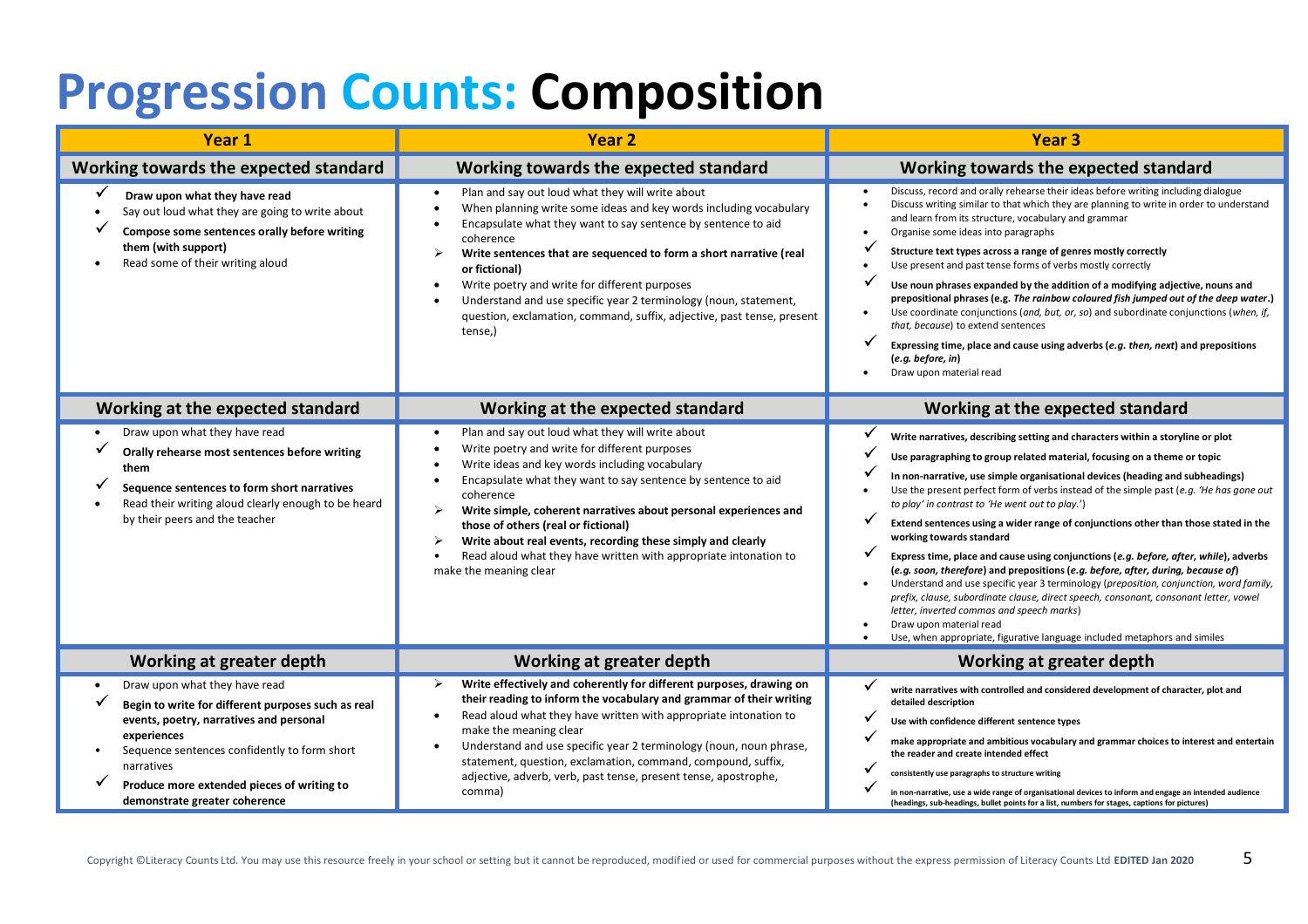| Year 4                                                                                                                                                                                                                                                                                                                                                                                                                                                                                                                                                                                                           | <b>Year 5</b>                                                                                                                                                                                                                                                                                                                                                                                                                                                                                                                                                                                                                                                                                                                                                                                                                                                                                                     | Year <sub>6</sub>                                                                                                                                                                                                                                                                                                                                                                                                                                                                                                                                                                                                                                                                                                                                |
|------------------------------------------------------------------------------------------------------------------------------------------------------------------------------------------------------------------------------------------------------------------------------------------------------------------------------------------------------------------------------------------------------------------------------------------------------------------------------------------------------------------------------------------------------------------------------------------------------------------|-------------------------------------------------------------------------------------------------------------------------------------------------------------------------------------------------------------------------------------------------------------------------------------------------------------------------------------------------------------------------------------------------------------------------------------------------------------------------------------------------------------------------------------------------------------------------------------------------------------------------------------------------------------------------------------------------------------------------------------------------------------------------------------------------------------------------------------------------------------------------------------------------------------------|--------------------------------------------------------------------------------------------------------------------------------------------------------------------------------------------------------------------------------------------------------------------------------------------------------------------------------------------------------------------------------------------------------------------------------------------------------------------------------------------------------------------------------------------------------------------------------------------------------------------------------------------------------------------------------------------------------------------------------------------------|
| Working towards the expected standard                                                                                                                                                                                                                                                                                                                                                                                                                                                                                                                                                                            | Working towards the expected standard                                                                                                                                                                                                                                                                                                                                                                                                                                                                                                                                                                                                                                                                                                                                                                                                                                                                             | Working towards the expected standard                                                                                                                                                                                                                                                                                                                                                                                                                                                                                                                                                                                                                                                                                                            |
| Discuss, record and orally rehearse their ideas before writing including<br>dialogue<br>✓<br>Write narratives, describing setting and characters within a storyline or<br>plot<br>Discuss writing similar to that which they are planning to write in order<br>to understand and learn from its structure, vocabulary and grammar<br>Write narratives, describing setting and characters within a storyline or<br>plot<br>Write, with increasing confidence, a range of genre forms<br>In non-narrative work, use simple organisational devices such as<br>headings and sub- headings<br>Draw upon material read | write for a range of purposes<br>$\bullet$<br>Plan their writing by:<br>Identifying the audience for and purpose of the writing<br>$\bullet$<br>✓<br>In writing narratives, considering how authors have developed characters<br>and settings in what pupils have read, listened to or seen performed<br>Draft and write by:<br>In narratives, describing setting, characters and atmosphere<br>Begin to use dialogue to convey character                                                                                                                                                                                                                                                                                                                                                                                                                                                                         | Draw upon material read<br>$\bullet$<br>Write for a range of purposes<br>In narratives, describe settings and characters<br>Perform their own compositions, using appropriate<br>intonation, volume and movement so that meaning is clear                                                                                                                                                                                                                                                                                                                                                                                                                                                                                                        |
| Working at the expected standard                                                                                                                                                                                                                                                                                                                                                                                                                                                                                                                                                                                 | Working at the expected standard                                                                                                                                                                                                                                                                                                                                                                                                                                                                                                                                                                                                                                                                                                                                                                                                                                                                                  | Working at the expected standard                                                                                                                                                                                                                                                                                                                                                                                                                                                                                                                                                                                                                                                                                                                 |
| In narratives, create increasingly effective settings,<br>characters and plot<br>In non-narrative work, use organisational devices such as<br>headings and sub headings with increasing effect<br>Draw upon material read<br>Write in a range of genre forms                                                                                                                                                                                                                                                                                                                                                     | ٠<br>Identify the audience for and purpose of the writing<br>Plan their writing by:<br>✓<br>Noting and developing initial ideas drawing on reading<br>In writing narratives, considering how authors have developed characters and settings in what<br>pupils have read, listened to or seen performed<br>Draft and write by:<br>$\checkmark$<br>Selecting appropriate grammar and vocabulary, understanding how such choices can change<br>and enhance meaning<br>✓<br>In narratives, describing setting, characters and atmosphere and using dialogue to<br>sometimes convey character and advance the action<br>Précising longer passages<br>Using further organisational and presentational devices to structure text and to guide the<br>reader (e.g. headings, bullet points, underlining)<br>Perform their own compositions, using appropriate intonation, volume and movement so that<br>meaning is clear | Draw upon material read<br>Plan their writing by identifying the audience for and purpose of the<br>writing<br>Draw upon material read<br>Write effectively for a range of purposes and audiences, selecting<br>$\triangleright$<br>language that shows good awareness of the reader (e.g. the use of the<br>first person in a diary; direct address in instructions and persuasive<br>writing)<br>In narratives, describe settings, characters and atmosphere<br>Integrate dialogue in narratives to convey character and advance the<br>action<br>Distinguish between the language of formal and informal speech<br>$\bullet$<br>Perform their own compositions, using appropriate intonation, volume and<br>movement so that meaning is clear |
| Working at greater depth                                                                                                                                                                                                                                                                                                                                                                                                                                                                                                                                                                                         | Working at greater depth                                                                                                                                                                                                                                                                                                                                                                                                                                                                                                                                                                                                                                                                                                                                                                                                                                                                                          | Working at greater depth                                                                                                                                                                                                                                                                                                                                                                                                                                                                                                                                                                                                                                                                                                                         |
| Write narratives with controlled and considered development of<br>setting, character, plot and detailed descriptions<br>Develop mood and atmosphere, considering the effect on the reader<br>Write confidently in a range of genre forms<br>Make appropriate and ambitious vocabulary and grammar choices to<br>interest and entertain the reader and create effect<br>Understand and effectively use figurative language, including similes<br>and metaphors                                                                                                                                                    | In narratives, describing setting, characters and atmosphere and integrating dialogue to<br>convey character and advance the action<br>Write effectively for a range of purposes and audiences, selecting language that shows good<br>awareness of the reader (e.g. the use of the first person in a diary; direct address in<br>instructions and persuasive writing)<br>Distinguish between the language of speech and writing and choose the appropriate register                                                                                                                                                                                                                                                                                                                                                                                                                                               | Write effectively for a range of purposes and audiences, selecting the<br>appropriate form and drawing independently on what they have read as<br>models for their own writing (e.g. literary language, characterisation,<br>structure)<br>Distinguish between the language of speech and writing and choose the<br>appropriate register<br>Exercise an assured and conscious control over levels of formality,<br>particularly through manipulating grammar and vocabulary to achieve<br>this<br>Perform their own compositions, using appropriate intonation, volume and<br>$\bullet$<br>movement so that meaning is clear<br>Use a thesaurus to select more focused language                                                                  |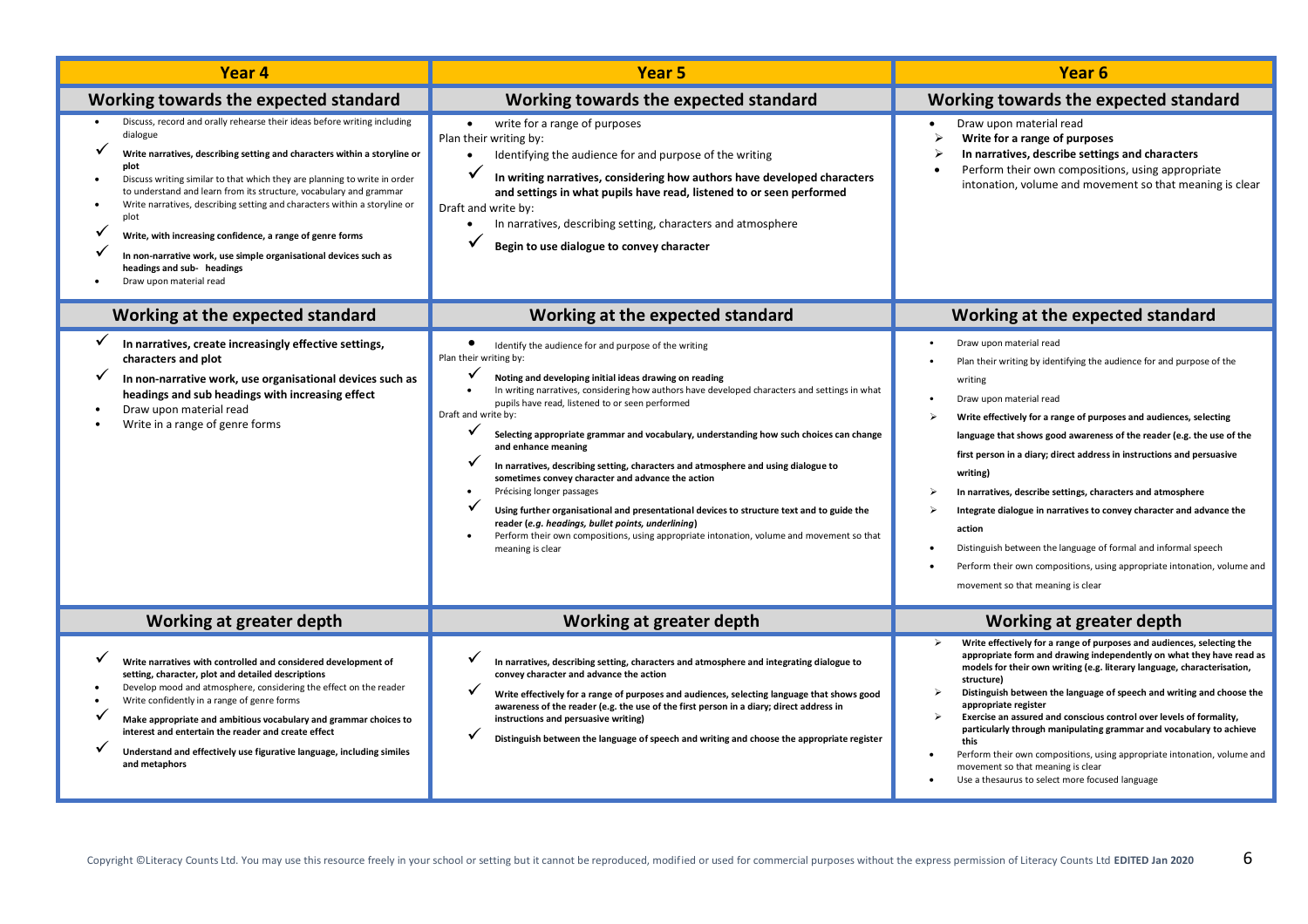## **Progression Counts: Grammar & Punctuation**

| Year 1                                                                                                                                                                                                                                                                                                                                                                                                                                                                                                                                                                                                                                      | Year <sub>2</sub>                                                                                                                                                                                                                                                                                                                                                                                                                                                                                                                                                                                                                                                                                                                                                                                                                                                                                                                                                                                                                                          | Year <sub>3</sub>                                                                                                                                                                                                                                                                                                                                                                                                                                                                                                                                                                                                                                                                                                                           |
|---------------------------------------------------------------------------------------------------------------------------------------------------------------------------------------------------------------------------------------------------------------------------------------------------------------------------------------------------------------------------------------------------------------------------------------------------------------------------------------------------------------------------------------------------------------------------------------------------------------------------------------------|------------------------------------------------------------------------------------------------------------------------------------------------------------------------------------------------------------------------------------------------------------------------------------------------------------------------------------------------------------------------------------------------------------------------------------------------------------------------------------------------------------------------------------------------------------------------------------------------------------------------------------------------------------------------------------------------------------------------------------------------------------------------------------------------------------------------------------------------------------------------------------------------------------------------------------------------------------------------------------------------------------------------------------------------------------|---------------------------------------------------------------------------------------------------------------------------------------------------------------------------------------------------------------------------------------------------------------------------------------------------------------------------------------------------------------------------------------------------------------------------------------------------------------------------------------------------------------------------------------------------------------------------------------------------------------------------------------------------------------------------------------------------------------------------------------------|
| Working towards the expected standard                                                                                                                                                                                                                                                                                                                                                                                                                                                                                                                                                                                                       | Working towards the expected standard                                                                                                                                                                                                                                                                                                                                                                                                                                                                                                                                                                                                                                                                                                                                                                                                                                                                                                                                                                                                                      | Working towards the expected standard                                                                                                                                                                                                                                                                                                                                                                                                                                                                                                                                                                                                                                                                                                       |
| Join words together to make a coherent sentence<br>Join words and clauses using 'and'<br>Separate words in writing using spaces some of the time<br>Use capital letters for names of people and the personal pronoun<br>I some of the time<br>Begin to use some capital letters, full stops, and/or question<br>marks and exclamation marks to demarcate sentences<br>Understand and use specific Y1 terminology (letter, capital letter,<br>word, sentence, full stop, question mark, exclamation mark)                                                                                                                                    | Demarcate some sentences with capital letters and full stops<br>Use co-ordination (e.g. and / but) and some subordination (e.g. if / because)<br>to join clauses                                                                                                                                                                                                                                                                                                                                                                                                                                                                                                                                                                                                                                                                                                                                                                                                                                                                                           | Demarcate most sentences with full stops, mostly correctly<br>✓<br>Demarcate most sentences with capital letters, mostly<br>correctly<br>Use question marks mostly correctly, with mostly correctly<br>$\bullet$<br>Use exclamation marks mostly correctly, with mostly correctly<br>$\bullet$<br>Use apostrophes for commonly contracted forms e.g. I'm,<br>don't, you'll, we're                                                                                                                                                                                                                                                                                                                                                           |
| Working at the expected standard                                                                                                                                                                                                                                                                                                                                                                                                                                                                                                                                                                                                            | Working at the expected standard                                                                                                                                                                                                                                                                                                                                                                                                                                                                                                                                                                                                                                                                                                                                                                                                                                                                                                                                                                                                                           | Working at the expected standard                                                                                                                                                                                                                                                                                                                                                                                                                                                                                                                                                                                                                                                                                                            |
| Join words together to make a coherent sentence<br>Leave spaces between words<br>Join words and clauses using and<br>Can separate words in writing using spaces most of the time<br>Use capital letters for names of people, some places, some days<br>of the week and the personal pronoun I mostly correctly<br>Use some capital letters, full stops, question marks and<br>exclamation marks to demarcate sentences with increasing<br>accuracy mostly correctly<br>Understand and use specific Y1 terminology (letter, capital letter,<br>word, singular, plural, sentence, punctuation, full stop, question<br>mark, exclamation mark) | Demarcate most sentences in their writing with capital letters and full<br>stops, and use question and exclamation marks correctly when required<br>(with increasing accuracy)<br>Use sentences with different forms: statement, question, exclamation,<br>command<br>Use some expanded noun phrases to describe and specify<br>Use the singular apostrophe for possession<br>Use commas in a list<br>Use apostrophes for possession and contractions<br>$\blacktriangleright$<br>Use present and past tense mostly correctly and consistently<br>$\blacktriangleright$<br>Use co-ordination (e.g. or / and / but) and some subordination (e.g. when /<br>if / that / because) to join clauses<br>Use the progressive form of verbs in the present and past tense to mark<br>$\bullet$<br>actions in progress (e.g. he is drumming, she is shouting)<br>Understand and use specific Year 2 terminology (noun, noun phrase,<br>statement, question, exclamation, command, suffix, adjective, adverb, verb,<br>past tense, present tense, apostrophe, comma) | ✓<br>Use relative clauses beginning with who, which, where, when,<br>whose, that, or an omitted relative pronoun<br>$\checkmark$<br>Indicate degrees of possibility using adverbs (e.g. perhaps,<br>surely) or modal verbs (e.g. might, should, will, must)<br>Use devices to build cohesion within a paragraph (e.g. then,<br>after, that, this, firstly) and use adverbials of time and number<br>to link ideas across paragraphs<br>√<br>Use brackets, dashes or commas to indicate parenthesis<br>Use commas to clarify meaning or avoid ambiguity<br>$\bullet$<br>$\checkmark$<br>Understand and use specific year 5 terminology (modal verb,<br>relative pronoun, relative clause, parenthesis, bracket, dash,<br>cohesion, ambiguity |
| Working at greater depth                                                                                                                                                                                                                                                                                                                                                                                                                                                                                                                                                                                                                    | Working at greater depth                                                                                                                                                                                                                                                                                                                                                                                                                                                                                                                                                                                                                                                                                                                                                                                                                                                                                                                                                                                                                                   | Working at greater depth                                                                                                                                                                                                                                                                                                                                                                                                                                                                                                                                                                                                                                                                                                                    |
| Use capital letters for names of people, places, the days of the<br>$\bullet$<br>week and the personal pronoun I mostly correctly<br>Use many capital letters, full stops, question marks and<br>exclamation marks to demarcate sentences with increasing<br>accuracy and control OR mostly correctly<br>Beginning to develop a greater range of conjunctions (e.g.<br>because, but)<br>Understand and use specific Y1 terminology (letter, capital letter,<br>word, singular, plural, sentence, punctuation, full stop, question<br>mark, exclamation mark)                                                                                | Use the punctuation taught at Key Stage 1 mostly correctly<br>Use expanded noun phrases to describe and specify appropriately<br>In a range of writing use subordination (e.g. when / if / that / because) to<br>join clauses confidently and appropriately                                                                                                                                                                                                                                                                                                                                                                                                                                                                                                                                                                                                                                                                                                                                                                                                | use a wide range of punctuation correctly: FS CL ? ! commas in<br>lists and apostrophes to mark contraction and the possession<br>of singular nouns<br>use inverted commas to punctuate direct speech mostly<br>correctly                                                                                                                                                                                                                                                                                                                                                                                                                                                                                                                   |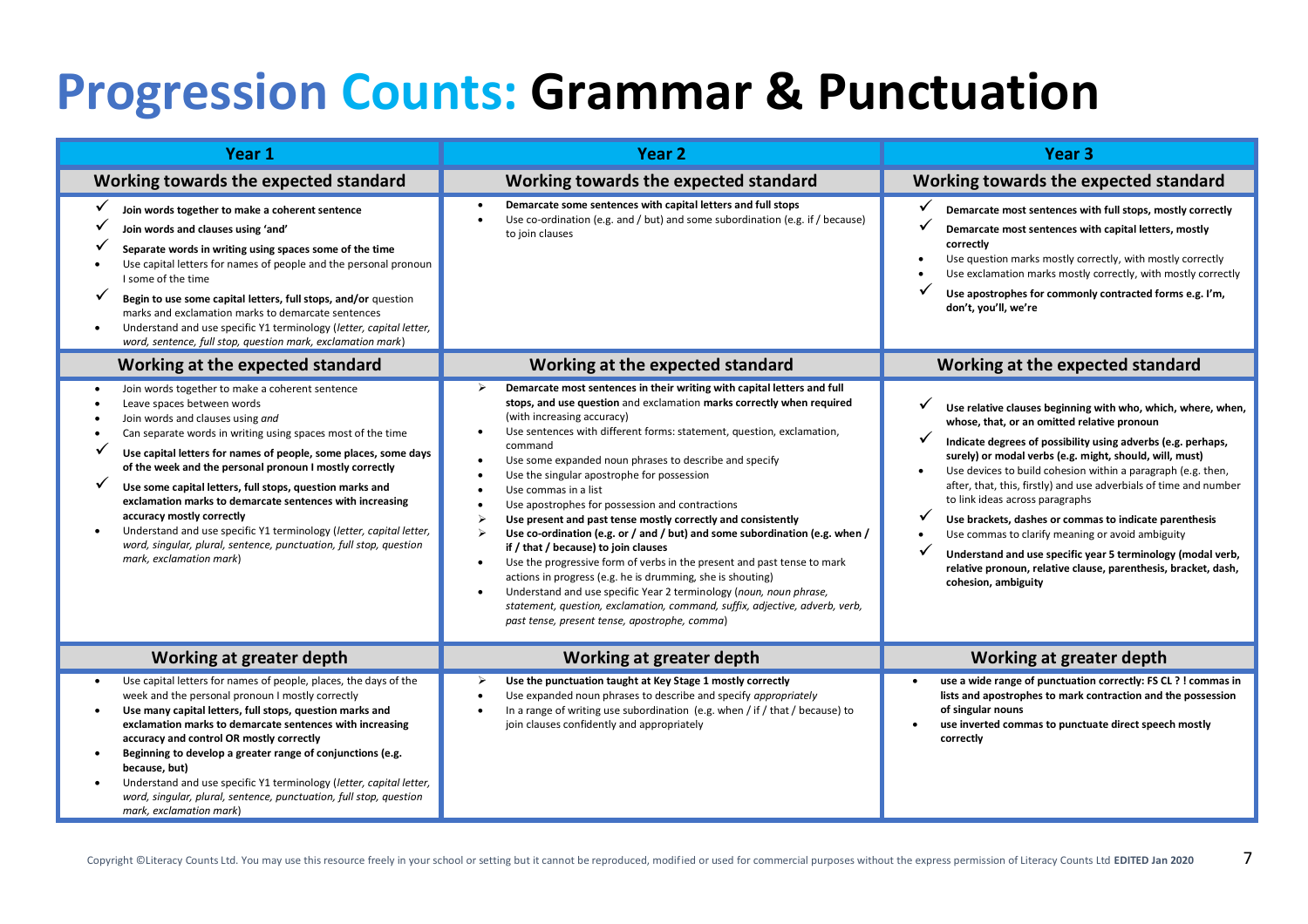| Year <sub>4</sub>                                                                                                                                                                                                                                                                                                                                                                                                                                                                                                                                                                                                                                                                               | <b>Year 5</b>                                                                                                                                                                                                                                                                                                                                                                                                                                                                                                                                                                                                                                                                                                                                     | Year <sub>6</sub>                                                                                                                                                                                                                                                                                                                                                                                                                                                                                                                                                                                                                                                                                                                                                                                                                                                                                                                                                                                                                                                                                                                                                                                                                                                                                                                                                                                                                                       |
|-------------------------------------------------------------------------------------------------------------------------------------------------------------------------------------------------------------------------------------------------------------------------------------------------------------------------------------------------------------------------------------------------------------------------------------------------------------------------------------------------------------------------------------------------------------------------------------------------------------------------------------------------------------------------------------------------|---------------------------------------------------------------------------------------------------------------------------------------------------------------------------------------------------------------------------------------------------------------------------------------------------------------------------------------------------------------------------------------------------------------------------------------------------------------------------------------------------------------------------------------------------------------------------------------------------------------------------------------------------------------------------------------------------------------------------------------------------|---------------------------------------------------------------------------------------------------------------------------------------------------------------------------------------------------------------------------------------------------------------------------------------------------------------------------------------------------------------------------------------------------------------------------------------------------------------------------------------------------------------------------------------------------------------------------------------------------------------------------------------------------------------------------------------------------------------------------------------------------------------------------------------------------------------------------------------------------------------------------------------------------------------------------------------------------------------------------------------------------------------------------------------------------------------------------------------------------------------------------------------------------------------------------------------------------------------------------------------------------------------------------------------------------------------------------------------------------------------------------------------------------------------------------------------------------------|
| Working towards the expected standard                                                                                                                                                                                                                                                                                                                                                                                                                                                                                                                                                                                                                                                           | Working towards the expected standard                                                                                                                                                                                                                                                                                                                                                                                                                                                                                                                                                                                                                                                                                                             | Working towards the expected standard                                                                                                                                                                                                                                                                                                                                                                                                                                                                                                                                                                                                                                                                                                                                                                                                                                                                                                                                                                                                                                                                                                                                                                                                                                                                                                                                                                                                                   |
| Begin to use noun phrases expanded by the addition of modifying adjectives, nouns<br>and preposition phrases (e.g. The teacher is expanded to; the strict Maths teacher<br>with curly hair)<br>Begin to use fronted adverbials (e.g. Later that day) sometimes followed by a<br>comma<br>Use paragraphing to group related material, focusing on a theme or topic<br>Begin to use pronouns or nouns within and across sentences to aid cohesion<br>Use inverted commas mostly accurately for direct speech<br>Use the apostrophe for singular possession, (e.g. The girl's name)<br>Use standard English forms sometimes correctly (e.g. we were instead of we was, I<br>did instead of I done) | Use fronted adverbials (e.g. Later that day) with a<br>$\checkmark$<br>comma mostly correctly<br>Use paragraphing to organise ideas around a theme<br>Select appropriate pronouns or nouns within and across<br>sentences to aid cohesion and avoid repetition<br>Use inverted commas and other punctuation to indicate<br>direct speech mostly correctly (e.g. comma after the<br>reporting clause, punctuation within inverted commas:<br>The conductor shouted, "Sit down! ")<br>Use a new line for a new speaker when writing direct<br>speech<br>Use apostrophes to mark plural possession (e.g. The girl's<br>name, the girls' names)<br>Understand and use specific Y4 terminology (determiner,<br>pronoun, possessive pronoun, adverbial) | Use paragraphs to organise ideas<br>Begin to use a range of devices to build cohesion (e.g. conjunctions, adverbials of<br>time and place, pronouns, synonyms) within and across paragraphs<br>Use some of the range of punctuation taught at Key Stage 2 mostly correctly (e.g.<br>inverted commas and other punctuation to indicate direct speech)<br>Use of the colon to introduce a list and the semi-colon within lists<br>Punctuation of bullet points to list information<br>↘<br>In non-narrative writing, use simple devices to structure the writing and support<br>the reader (e.g. headings, sub-headings, bullet points, columns, tables)<br>$\blacktriangleright$<br>Use capital letters, full stops, question marks, commas for lists and apostrophes<br>for contraction mostly correctly<br>Understand and use specific year 6 terminology (subject, object, active, passive,<br>synonym, antonym, ellipses, hyphen, colon, semi-colon, bullet point)                                                                                                                                                                                                                                                                                                                                                                                                                                                                                   |
| Working at the expected standard                                                                                                                                                                                                                                                                                                                                                                                                                                                                                                                                                                                                                                                                | Working at the expected standard                                                                                                                                                                                                                                                                                                                                                                                                                                                                                                                                                                                                                                                                                                                  | Working at the expected standard                                                                                                                                                                                                                                                                                                                                                                                                                                                                                                                                                                                                                                                                                                                                                                                                                                                                                                                                                                                                                                                                                                                                                                                                                                                                                                                                                                                                                        |
| Consistently use paragraphs to structure writing, showing a<br>change of time<br>In non-narrative, use a wide range of organisational<br>devices to inform and engage an intended audience<br>(headings, sub-headings, bullet points for a list, numbers<br>for stages, captions for pictures)<br>✓<br>Use a wide range of punctuation correctly: FS CL ? !<br>commas in lists and apostrophes to mark contraction and<br>the possession of singular nouns<br>Use inverted commas to punctuate direct speech mostly<br>correctly                                                                                                                                                                | Use a wide range of punctuation<br>correctly: full stops, capital letters,<br>question marks, exclamation marks,<br>commas in a list, apostrophes for<br>contraction and possession and inverted<br>commas                                                                                                                                                                                                                                                                                                                                                                                                                                                                                                                                        | Select vocabulary and grammatical structures that reflect what the writing requires, doing this mostly<br>appropriately (e.g. using contracted forms in dialogues in narrative; using passive verbs to affect how<br>information is presented; using modal verbs to suggest degrees of possibility)<br>Use the perfect form of verbs to mark relationships of time and cause<br>Use expanded noun phrases to convey complicated information concisely<br>Use a range of devices to build cohesion (e.g. conjunctions, adverbials of time and place, pronouns, synonyms,<br>$\blacktriangleright$<br>figurative language) within and across paragraphs<br>Understand how words are related by meaning as synonyms and antonyms (e.g. big, large, little)<br>Use the passive voice to affect the presentation of information in a sentence (e.g. I broke the window in the<br>greenhouse/The window in the greenhouse was broken.)<br>⋗<br>Use verb tenses consistently and correctly throughout their writing<br>Use the range of punctuation taught at key stage 2 mostly correctly (e.g. inverted commas and other<br>punctuation to indicate direct speech)<br>Use of the semi-colon, colon and dash to mark the boundary between independent clauses (e.g. It's raining; I'm fed<br>up)<br>Understand and use specific year 6 terminology (subject, object, active, passive, synonym, antonym, ellipses,<br>hyphen, colon, semi-colon, bullet point) |
| Working at greater depth                                                                                                                                                                                                                                                                                                                                                                                                                                                                                                                                                                                                                                                                        | Working at greater depth                                                                                                                                                                                                                                                                                                                                                                                                                                                                                                                                                                                                                                                                                                                          | Working at greater depth                                                                                                                                                                                                                                                                                                                                                                                                                                                                                                                                                                                                                                                                                                                                                                                                                                                                                                                                                                                                                                                                                                                                                                                                                                                                                                                                                                                                                                |
| Consistently use paragraphs to structure writing, showing a change of time<br>In non-narrative, use a wide range of organisational devices to inform and engage an intended<br>audience (headings, sub-headings, bullet points for a list, numbers for stages, captions for<br>pictures)<br>Use a wide range of punctuation correctly: FS CL ? ! commas in lists and apostrophes to mark<br>contraction and the possession of singular nouns<br>Use inverted commas to punctuate direct speech mostly correctly<br>٠                                                                                                                                                                            | ✓<br>Confidently use the range of punctuation taught at Key<br>Stage 2 mostly correctly (e.g. inverted commas and<br>other punctuation to indicate direct speech)                                                                                                                                                                                                                                                                                                                                                                                                                                                                                                                                                                                 | Use the range of punctuation taught at key stage 2 correctly (e.g. semi-colons, dashes, colons,<br>hyphens) and, when necessary, use such punctuation precisely to enhance meaning and avoid<br>ambiguity.                                                                                                                                                                                                                                                                                                                                                                                                                                                                                                                                                                                                                                                                                                                                                                                                                                                                                                                                                                                                                                                                                                                                                                                                                                              |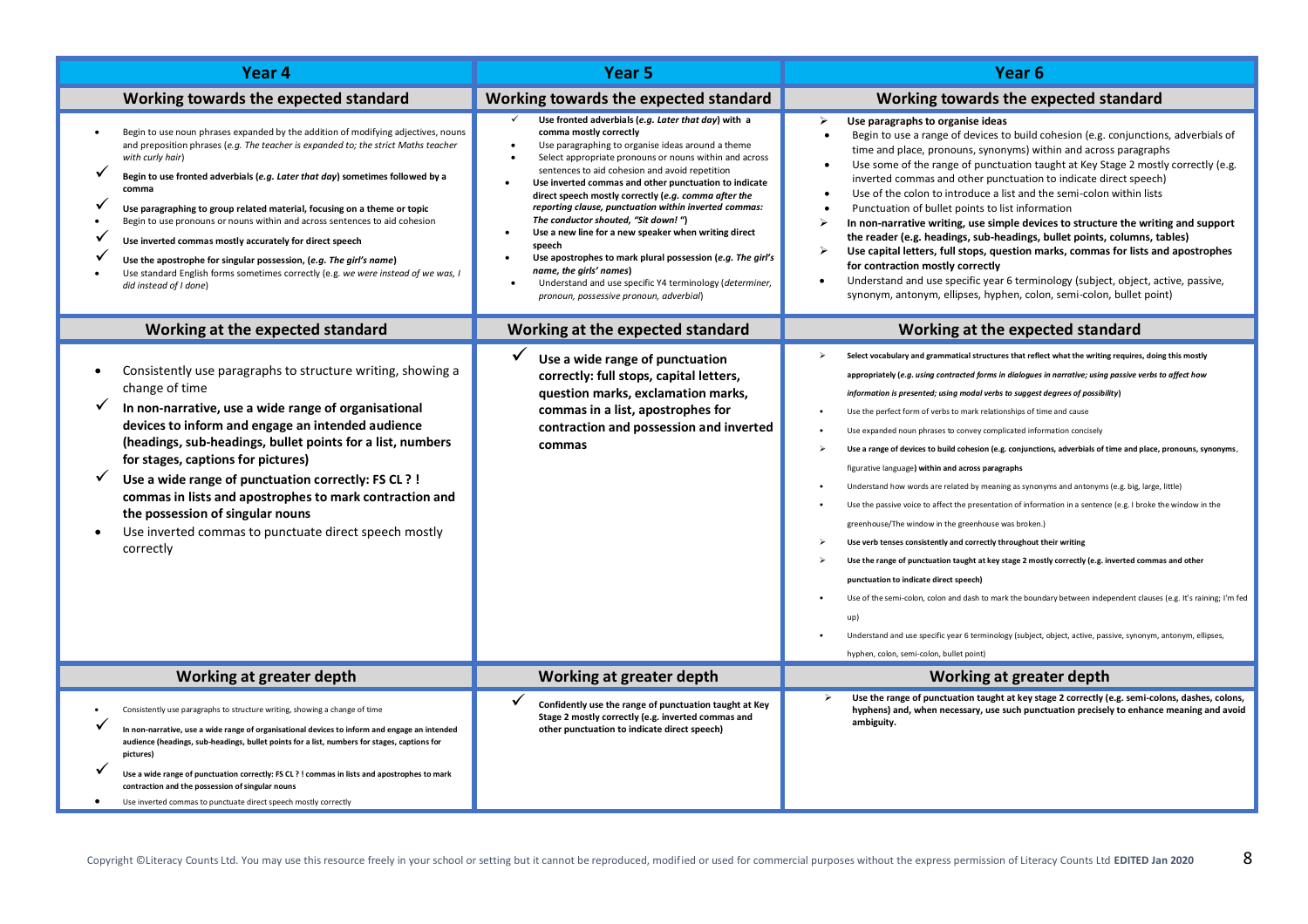### **Progression Counts: Spelling**

| Year 1                                                                                                                                                                                                                                                                                                                                                                                                                                                                                                                                                                                                                                 | Year <sub>2</sub>                                                                                                                                                                                                                                                                                                                                                                                                                                                                                                                                  | Year <sub>3</sub>                                                                                                                                                                                                                                                                                                                                                                                                                                                                                                                                                                                                                                                       |
|----------------------------------------------------------------------------------------------------------------------------------------------------------------------------------------------------------------------------------------------------------------------------------------------------------------------------------------------------------------------------------------------------------------------------------------------------------------------------------------------------------------------------------------------------------------------------------------------------------------------------------------|----------------------------------------------------------------------------------------------------------------------------------------------------------------------------------------------------------------------------------------------------------------------------------------------------------------------------------------------------------------------------------------------------------------------------------------------------------------------------------------------------------------------------------------------------|-------------------------------------------------------------------------------------------------------------------------------------------------------------------------------------------------------------------------------------------------------------------------------------------------------------------------------------------------------------------------------------------------------------------------------------------------------------------------------------------------------------------------------------------------------------------------------------------------------------------------------------------------------------------------|
| Working towards the expected standard                                                                                                                                                                                                                                                                                                                                                                                                                                                                                                                                                                                                  | Working towards the expected standard                                                                                                                                                                                                                                                                                                                                                                                                                                                                                                              | Working towards the expected standard                                                                                                                                                                                                                                                                                                                                                                                                                                                                                                                                                                                                                                   |
| Spell some words containing each of the 40+ phonemes<br>Spell some common exception words<br>Spell some days of the week<br>Spell the consonant digraphs and vowel digraphs used in<br>reception<br>Segment spoken words into sounds before choosing graphemes<br>to represent the sound<br>Some of the sounds taught in year 1 (English Appendix Spelling)<br>Use regular plural noun suffix - s (e.g. dog, dogs)<br>Name the letters of the alphabet in order using letter names<br>and the sounds                                                                                                                                   | Segment spoken words into phonemes and represent these by<br>graphemes, spelling some words correctly and making phonically-<br>plausible attempts at others<br>Spell some common exception words<br>Nouns using suffixes using ness/er and by compounding (e.g.<br>whiteboard, superman)<br>Form adjectives using suffixes using -ful, -less<br>Use suffixes er/est<br>Spell by segmenting spoken words into phonemes and represent these<br>by graphemes, spelling some correctly<br>Spell some contracted forms correctly                       | Add suffixes to spell most words correctly in their writing (from<br>KS1): -ing, -ed, -est, -y, -ment, -ness, -ful, -less, -ly<br>Spell most common exception words from Year 2<br>Spell all homophones/near homophones from the Year 2 list, i.e.<br>there/their/they're, here/hear, quite/quiet, sea/see, bear/bare,<br>one/won, sun/son, to/too/two, be/bee, blue/blew and<br>knight/night<br>Use the forms a/an according to whether the next word begins<br>with a consonant or a vowel<br>Use the first letter of a word to check its spelling in a dictionary                                                                                                    |
| Working at the expected standard                                                                                                                                                                                                                                                                                                                                                                                                                                                                                                                                                                                                       | Working at the expected standard                                                                                                                                                                                                                                                                                                                                                                                                                                                                                                                   | Working at the expected standard                                                                                                                                                                                                                                                                                                                                                                                                                                                                                                                                                                                                                                        |
| Spell most words containing each of the 40+ phonemes<br>Spell most common exception words<br>Spell most days of the week<br>Spell most of the sounds taught in year 1 (English Appendix<br>Spelling)<br>Spell words with adjacent consonants<br>Add suffixes to verbs where no change is needed in the<br>spelling of root words (e.g. helping helped, helper) and -est<br>where no change is needed in the spelling of the root word<br>Use prefix words starting with un and understand how it<br>changes the meaning (e.g. unkind, undoing)<br>Begin to use regular plural noun suffixes $- s/es$ (e.g. dog, dogs,<br>wish, wishes) | Segment spoken words into phonemes and represent<br>these by graphemes, spelling many of these words<br>correctly and making phonically-plausible attempts at<br>others<br>Spell many common exception words<br>↘<br>Add suffixes to spell some words correctly in their writing<br>(e.g. -ment, -ness, -ful, -less, -ly)<br>Spell by segmenting spoken words into phonemes and<br>represent these by graphemes, spelling many correctly<br>Spell many contracted forms correctly<br>Spell some common homophones and near homophones<br>correctly | Spell mostly correctly, words with prefixes: sub-, super-, anti-,<br>auto-, inter-, un-, dis-, mis-, in-, il-, im-, ir-, re-.<br>Spell mostly correctly words with suffixes: -tion, -sion, -ation, -ture,<br>-sure, -ly, -ally, -ed and er<br>Spell many of the words in the yr3/4 NC list<br>Spell many of the homophones and near homophones from the<br>Y3/4 appendix<br>Begin to explore and understand how word families are based<br>upon common words and are related in form and meaning e.g.<br>solve, solution, insoluble<br>٠<br>Use the first two letters of a word to check its spelling in a<br>dictionary<br>Begin to build a varied and rich vocabulary |
| Working at greater depth                                                                                                                                                                                                                                                                                                                                                                                                                                                                                                                                                                                                               | Working at greater depth                                                                                                                                                                                                                                                                                                                                                                                                                                                                                                                           | Working at greater depth                                                                                                                                                                                                                                                                                                                                                                                                                                                                                                                                                                                                                                                |
| All of the sounds taught in year 1 (English Appendix Spelling)<br>with occasional error                                                                                                                                                                                                                                                                                                                                                                                                                                                                                                                                                | Spell most common exception words<br>Spell by segmenting spoken words into phonemes and represent these by<br>graphemes, spelling most correctly<br>Spell most common homophones and some near homophones correctly<br>Spell most contracted forms correctly<br>Add suffixes to spell most words correctly in their writing (e.g. -ment, -<br>ness, -ful, -less, -ly)                                                                                                                                                                              | Use the first three or more letters of a word to check its spelling in<br>a dictionary                                                                                                                                                                                                                                                                                                                                                                                                                                                                                                                                                                                  |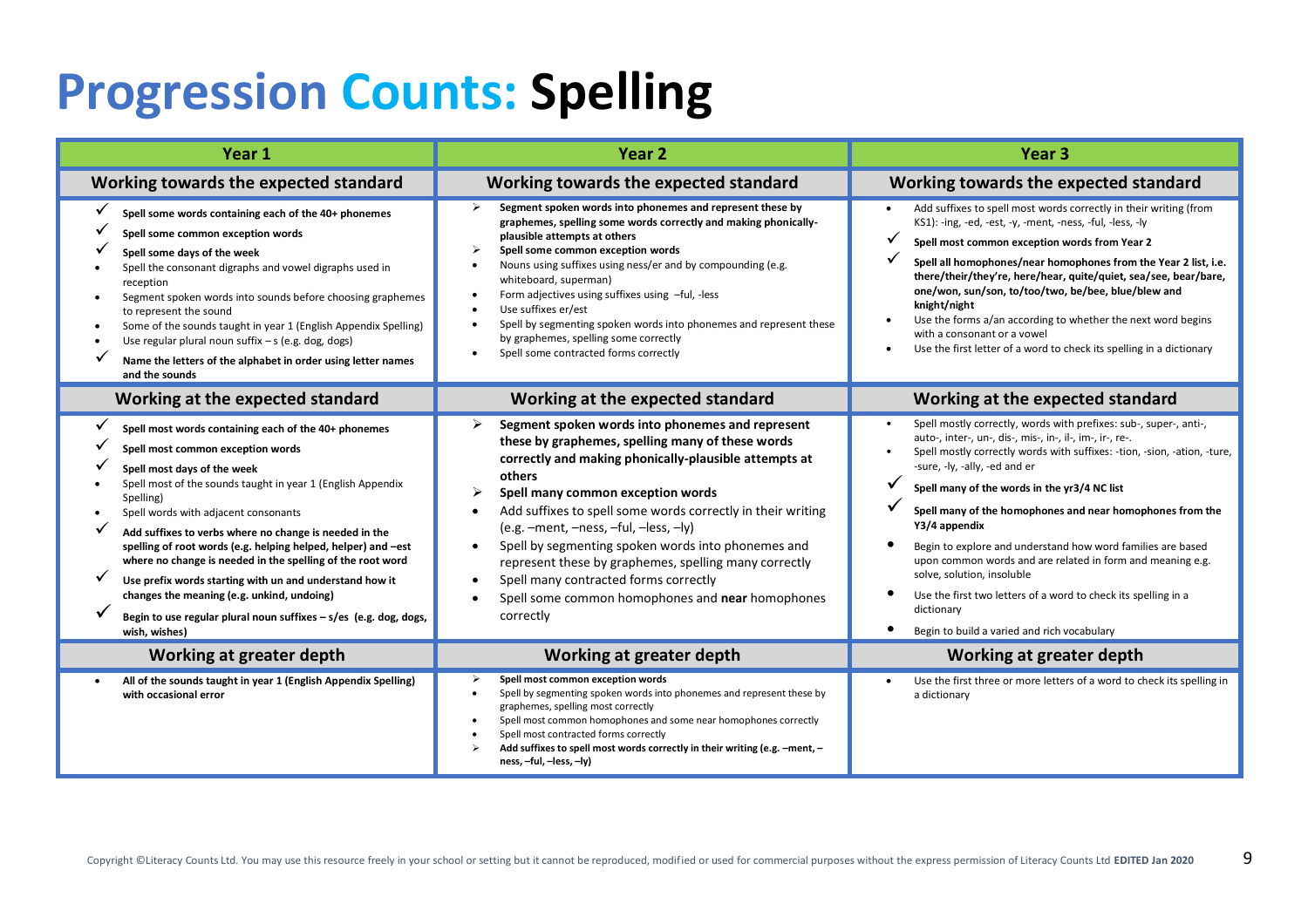| Year 4                                                                                                                                                                                                                                                                                                                                                                                                                                                                                                                                                                                                                                                                                                                                                                                                                                                                                                                                                                                    | Year <sub>5</sub>                                                                                                                                                                                                                                                                                                                                                                                                                                                                                                                                                                                                              | Year <sub>6</sub>                                                                                                                                                                                                                                                                                                                                                                                                                                                                                              |
|-------------------------------------------------------------------------------------------------------------------------------------------------------------------------------------------------------------------------------------------------------------------------------------------------------------------------------------------------------------------------------------------------------------------------------------------------------------------------------------------------------------------------------------------------------------------------------------------------------------------------------------------------------------------------------------------------------------------------------------------------------------------------------------------------------------------------------------------------------------------------------------------------------------------------------------------------------------------------------------------|--------------------------------------------------------------------------------------------------------------------------------------------------------------------------------------------------------------------------------------------------------------------------------------------------------------------------------------------------------------------------------------------------------------------------------------------------------------------------------------------------------------------------------------------------------------------------------------------------------------------------------|----------------------------------------------------------------------------------------------------------------------------------------------------------------------------------------------------------------------------------------------------------------------------------------------------------------------------------------------------------------------------------------------------------------------------------------------------------------------------------------------------------------|
| Working towards the expected standard                                                                                                                                                                                                                                                                                                                                                                                                                                                                                                                                                                                                                                                                                                                                                                                                                                                                                                                                                     | Working towards the expected standard                                                                                                                                                                                                                                                                                                                                                                                                                                                                                                                                                                                          | Working towards the expected standard                                                                                                                                                                                                                                                                                                                                                                                                                                                                          |
| Spell many homophones and near homophones from the Y3/4<br>appendix<br>Spell many words in the yr3/4 NC list and majority of focus<br>spelling rules in appendix 1<br>Begin to spell correctly common prefixes and suffixes                                                                                                                                                                                                                                                                                                                                                                                                                                                                                                                                                                                                                                                                                                                                                               | Spell correctly most words from the year 3 / year 4 spelling<br>list, and begin to spell correctly some words from the year 5<br>/ year 6 spelling list                                                                                                                                                                                                                                                                                                                                                                                                                                                                        | Spell correctly most words from the year 3 / year 4 spelling<br>list, and some words from the year 5 / year 6 spelling list<br>Use a thesaurus efficiently<br>$\bullet$                                                                                                                                                                                                                                                                                                                                        |
| Working at the expected standard                                                                                                                                                                                                                                                                                                                                                                                                                                                                                                                                                                                                                                                                                                                                                                                                                                                                                                                                                          | Working at the expected standard                                                                                                                                                                                                                                                                                                                                                                                                                                                                                                                                                                                               | Working at the expected standard                                                                                                                                                                                                                                                                                                                                                                                                                                                                               |
| Spell most of the homophones and near homophones from<br>the Y3/4 appendix<br>Spell most of the words in the yr3/4 NC list and majority of<br>focus spelling rules in appendix 1<br>Spell mostly correctly words with suffixes: -tion, -sion, -ation, -<br>ture, -sure, -ly, -ally, -ous, -cian<br>Spell mostly correctly words that contain the I sound spelt with<br>a y (e.g. Egypt, gym, myth)<br>Spell mostly correctly words that contain the k sound spelt ch<br>(e.g. chemist, echo, character)<br>Spell mostly correctly words with the sh sound spelt ch (e.g.<br>chef, machine, brochure)<br>Spell mostly correctly words with the g sound spelt gue and the<br>k sound spelt que (e.g. tonque, antique, league, unique)<br>Spell the u sound spelt ou (e.g. young, touch, double)<br>Use standard English forms mostly correctly (e.g. we were<br>instead of we was, I did instead of I done)<br>Use the first two letters of a word to check its spelling in a<br>dictionary | Spell correctly most words from the year 3 / year 4<br>spelling list and some words from the year 5 / year 6<br>spelling list<br>Can convert nouns or adjectives into verbs using<br>suffixes (e.g. ate, ise, ify)<br>Spell words with the following patterns; -cious, -tious, -<br>$\bullet$<br>cial, -tial, -able, -ably, -ibly, -ant, -ance/ancy, -ation<br>Adding suffixes beginning with vowel letters to words<br>$\bullet$<br>ending in -fer<br>Words with the sound spelt ei after c (e.g. deceive,<br>ceiling)<br>Words containing the letter string -ough<br>Words with silent letters (e.g. doubt, island, thistle) | Spell words with the following patterns; (-anc, -ancy, -<br>ent, -ence, -ency,<br>Use the hyphen to join a prefix to a root word e,g, co-<br>٠<br>ordinate, re-enter)<br>Understand and use a range of homophones and other<br>٠<br>words that are often confused (e.g. advise/advice,<br>practise/practice, heard/herd, mourning/morning)<br>Spell correctly most words from the year 5 / year 6<br>➤<br>spelling list and use a dictionary to check the spelling<br>of uncommon or more ambitious vocabulary |
| Working at greater depth                                                                                                                                                                                                                                                                                                                                                                                                                                                                                                                                                                                                                                                                                                                                                                                                                                                                                                                                                                  | Working at greater depth                                                                                                                                                                                                                                                                                                                                                                                                                                                                                                                                                                                                       | Working at greater depth                                                                                                                                                                                                                                                                                                                                                                                                                                                                                       |
| Spell many of the homophones and near homophones from<br>the Y3/4 appendix<br>Spell many of the words in the yr3/4 NC list and majority of<br>✓<br>focus spelling rules in appendix 1<br>Spell words with the s sound spelt sc (e.g. science, crescent,<br>scene, fascinate)<br>Spell words with the ay sound spelt ei, eigh or ey (e.g. vein,<br>eight, obey, neighbour)                                                                                                                                                                                                                                                                                                                                                                                                                                                                                                                                                                                                                 | Spell correctly most words from the year 3 / year 4 spelling<br>list spell correctly and some words from the year 5 / year 6<br>spelling list                                                                                                                                                                                                                                                                                                                                                                                                                                                                                  | Evaluate and edit by assessing the effectiveness of their own<br>and others' writing<br>Propose necessary changes to vocabulary, grammar and<br>$\bullet$<br>punctuation to enhance effects and clarify meaning<br>consistently<br>Perform their own compositions, using appropriate<br>intonation, volume and movement so that meaning is clear                                                                                                                                                               |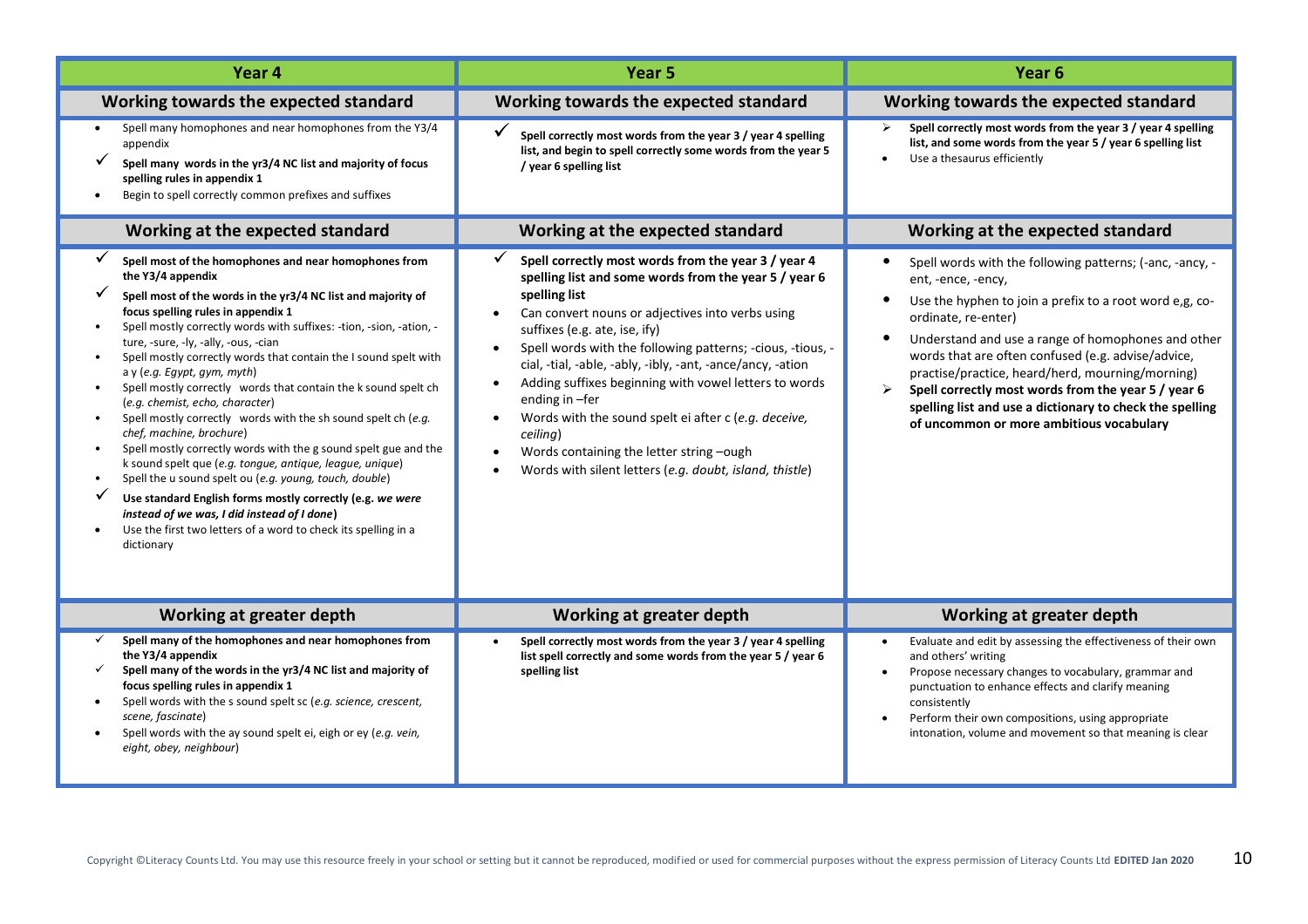### **Progression Counts: Handwriting**

| Year 1                                                                                                                                                                                                                                                                                                                                                | Year 2                                                                                                                                                                                                                                                                                                                                                                                  | Year <sub>3</sub>                                                                                                                                                                                                                     |
|-------------------------------------------------------------------------------------------------------------------------------------------------------------------------------------------------------------------------------------------------------------------------------------------------------------------------------------------------------|-----------------------------------------------------------------------------------------------------------------------------------------------------------------------------------------------------------------------------------------------------------------------------------------------------------------------------------------------------------------------------------------|---------------------------------------------------------------------------------------------------------------------------------------------------------------------------------------------------------------------------------------|
| Working towards the expected standard                                                                                                                                                                                                                                                                                                                 | Working towards the expected standard                                                                                                                                                                                                                                                                                                                                                   | Working towards the expected standard                                                                                                                                                                                                 |
| Sit correctly at a table, holding the pencil<br>comfortably and correctly<br>Begin to form some lower case letters in the<br>right direction, starting and finishing in the<br>right place<br>Begin to form capital letters and digits 0 - 9                                                                                                          | Form lower-case letters in the correct<br>⋗<br>direction, starting and finishing in the right<br>place<br>Form lower-case letters of the correct size<br>$\blacktriangleright$<br>relative to one another in some of their<br>writing<br>Form capital letters and digits of the correct<br>size and orientation to each other and to<br>lower case letters<br>Use spacing between words | Use diagonal and horizontal strokes to join letters in<br>most of their writing<br>From Year 2 EXS - form capital letters and digits of<br>the correct size, orientation and relationship to one<br>another and to lower-case letters |
| Working at the expected standard                                                                                                                                                                                                                                                                                                                      | Working at the expected standard                                                                                                                                                                                                                                                                                                                                                        | Working at the expected standard                                                                                                                                                                                                      |
| Sit correctly at a table, holding the pencil<br>comfortably and correctly<br>Form lower case letters in the right direction,<br>starting and finishing in the right place<br>Form capital letters and digits $0 - 9$<br>Begin to understand which letters belong to<br>which handwriting 'families' (i.e. letters<br>that are formed in similar ways) | Form capital letters and digits of the correct<br>size, orientation and relationship to one<br>another and to lower-case letters<br>➤<br>Use spacing between words that reflects<br>the size of the letters                                                                                                                                                                             | Use the diagonal and horizontal strokes that are<br>needed to join letters and understand which letters,<br>when adjacent to one another, are best left un-<br>joined.                                                                |
| Working at greater depth                                                                                                                                                                                                                                                                                                                              | Working at greater depth                                                                                                                                                                                                                                                                                                                                                                | Working at greater depth                                                                                                                                                                                                              |
| Discuss what has been written with a<br>teacher/other pupils<br>Re-read what they have written to check it<br>makes sense<br>Change some errors with increased<br>independence                                                                                                                                                                        | Use the diagonal and horizontal strokes<br>needed to join some letters.                                                                                                                                                                                                                                                                                                                 | Further develop joined handwriting                                                                                                                                                                                                    |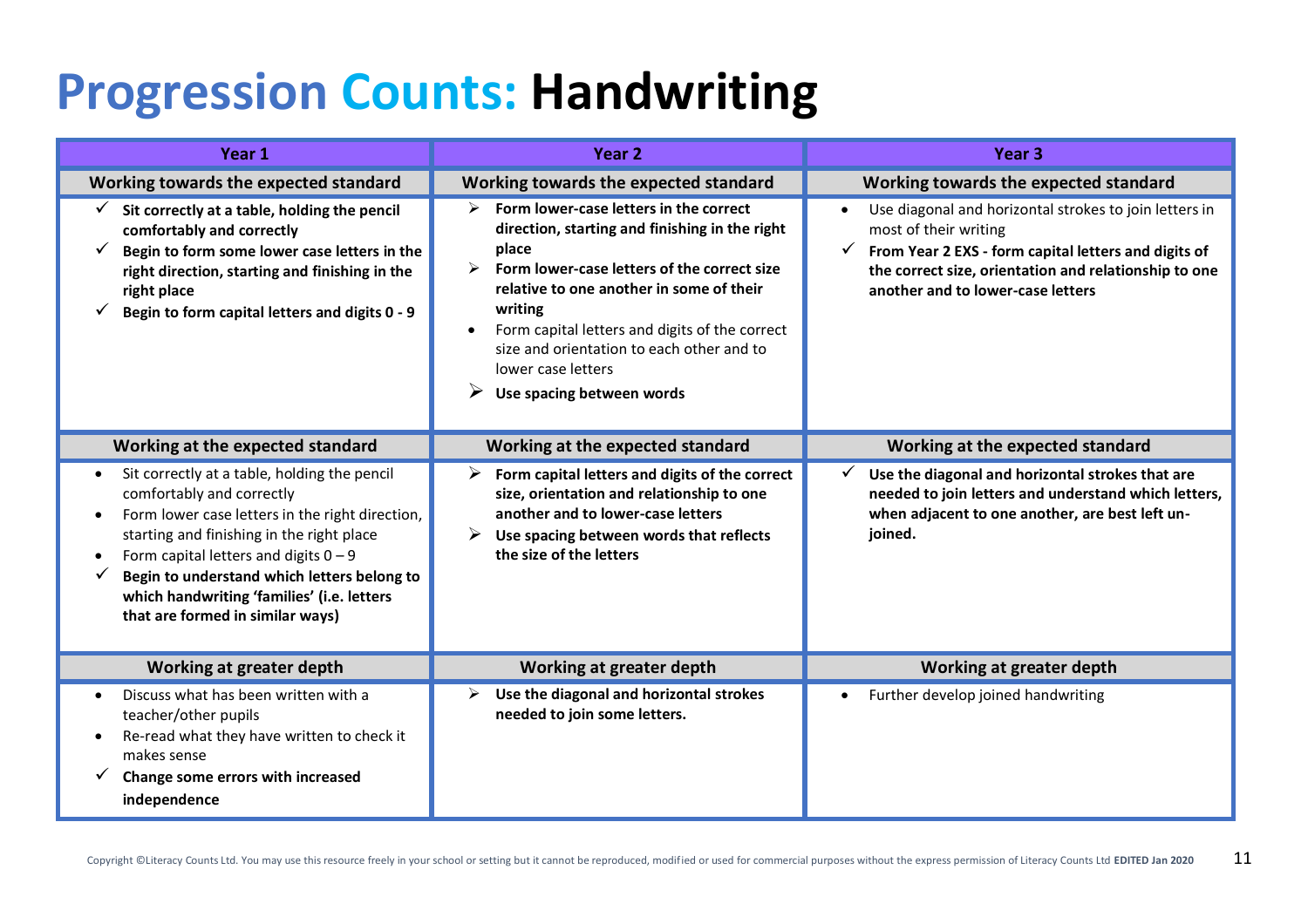| Year 4                                                                                                                                                         | Year <sub>5</sub>                                   | Year <sub>6</sub>                                                                          |
|----------------------------------------------------------------------------------------------------------------------------------------------------------------|-----------------------------------------------------|--------------------------------------------------------------------------------------------|
| Working towards the expected standard                                                                                                                          | Working towards the expected standard               | Working towards the expected standard                                                      |
| Develop legible joined and fluent<br>$\checkmark$<br>handwriting                                                                                               | $\checkmark$ Write legibly and fluently             | $\triangleright$ Write legibly                                                             |
| Working at the expected standard                                                                                                                               | Working at the expected standard                    | Working at the expected standard                                                           |
| Increase the legibility, consistency and<br>quality of their handwriting paying<br>particular attention to downstrokes of<br>letters, ascenders and descenders | Write legibly and fluently                          | Maintain legibility in joined handwriting when<br>writing at speed                         |
| Working at greater depth                                                                                                                                       | Working at greater depth                            | Working at greater depth                                                                   |
| Increase the legibility, consistency and<br>quality of their handwriting paying<br>particular attention to downstrokes of<br>letters, ascenders and descenders | Write legibly and fluently with<br>increasing speed | NB There are no additional statements for<br>Handwriting and Spelling within this standard |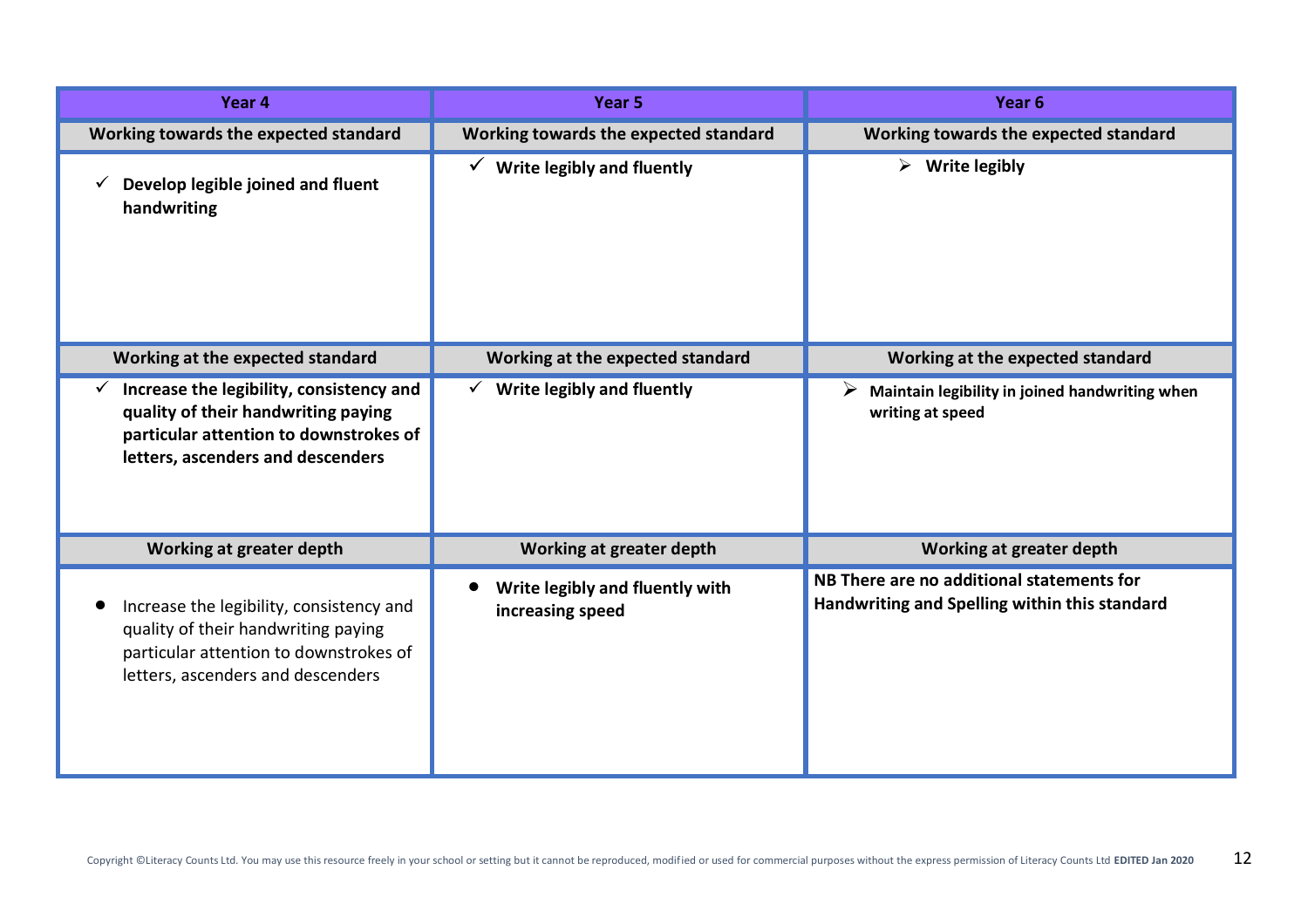#### **Progression Counts: Evaluate and Edit**

| <b>Year 1</b>                                                                                                                                                                                | <b>Year 2</b>                                                                                                                                                                                                                                                                          | <b>Year 3</b>                                                                                                                                                         |
|----------------------------------------------------------------------------------------------------------------------------------------------------------------------------------------------|----------------------------------------------------------------------------------------------------------------------------------------------------------------------------------------------------------------------------------------------------------------------------------------|-----------------------------------------------------------------------------------------------------------------------------------------------------------------------|
| Working towards the expected standard                                                                                                                                                        | Working towards the expected standard                                                                                                                                                                                                                                                  | Working towards the expected standard                                                                                                                                 |
| Discuss what has been written with a<br>teacher/other pupils<br>Change some errors made in learned<br>graphemes in discussion with a<br>teacher e.g. My fut is big becomes<br>My foot is big | Make some simple additions, revisions<br>$\bullet$<br>and corrections to their own writing by:<br>evaluating their writing with a teacher<br>and other pupils                                                                                                                          | With support identify some spelling and<br>punctuation errors and make some corrections                                                                               |
| Working at the expected standard                                                                                                                                                             | Working at the expected standard                                                                                                                                                                                                                                                       | Working at the expected standard                                                                                                                                      |
| Discuss what has been written with a<br>teacher/other pupils<br>Re-read what they have written to<br>check it makes sense<br>Change some errors with support<br>and some independently       | Make simple additions, revisions and corrections<br>to their own writing by: evaluating their writing<br>with a teacher and other pupils<br>Re-read to check their writing makes sense and<br>that verbs to indicate time are used to correctly<br>and consistently                    | Evaluate the effectiveness of their own and<br>others' writing<br>Identify some spelling and punctuation errors<br>and make some changes to grammar and<br>vocabulary |
| Working at greater depth                                                                                                                                                                     | Working at greater depth                                                                                                                                                                                                                                                               | Working at greater depth                                                                                                                                              |
| Discuss what has been written with a<br>$\bullet$<br>teacher/other pupils<br>Re-read what they have written to<br>check it makes sense<br>Change some errors with increased<br>independence  | Make simple additions, revisions and<br>➤<br>proof-reading corrections to their own<br>writing<br>Evaluate their writing with a teacher and<br>other pupils<br>Re-read to check their writing makes<br>sense and that verbs to indicate time are<br>used to correctly and consistently | Identify most spelling and punctuation errors<br>and edit work, making improvements to<br>grammar and vocabulary                                                      |